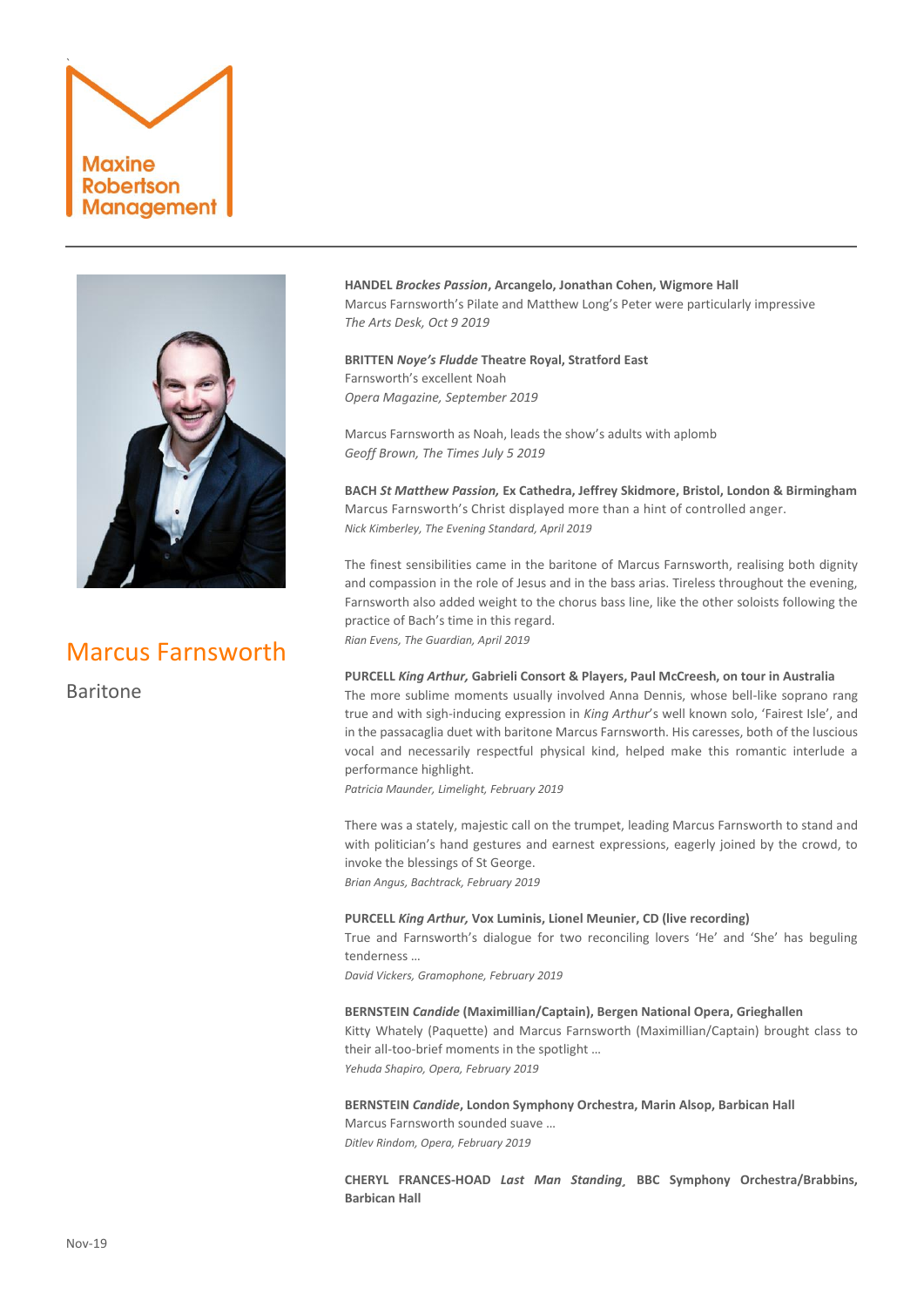

…Marcus Farnsworth, excellent as ever … *Andrew Clements, The Observer, December 2018*

…the mellifluous baritone Marcus Farnsworth … *Paul Driver, The Times, December 2018*

**TURNAGE** *The Silver Tassie,* **BBC Symphony Orchestra/Brabbins, Barbican Hall** Fiercely conducted by Ryan Wigglesworth, and featuring outstanding central performances by Ashley Riches and Marcus Farnsworth … *Tim Ashley, The Guardian – Top 10 Classical Music Events of 2018, December 2018*

[Marcus Farnsworth](http://www.marcusfarnsworth.com/) and Claire Booth were also superb as the maritally embattled Forans … *Tim Ashley, The Observer, November 2018*

There was real pathos in Marcus Farnsworth's Teddy … *Richard Fairman, Financial Times, November 2018*

Marcus Farnsworth did wonders with his role of two halves, for the Teddy who returns sightless from the Front is transformed into a more empathetic creature than the boor who went out .

*Mark Valencia, Opera, January 2019*

# **VAUGHAN WILLIAMS** *A Sea Symphony***, BBC Symphony Orchestra/Brabbins. CD (Hyperion)**

[B](https://adserver.adtech.de/?adlink/1211.1/6410651/0/0/AdId=-3;BnId=0;guid=DA88c176ea-997a-11e8-9608-00163ec2128d;itime=997680108;gdpr=1;)oth Elizabeth Llewellyn and Marcus Farnsworth sing with attractively fresh timbre and impeccable enunciation …

*Andrew Achenbach, Gramophone, October 2018*

# **ADAMS** *Doctor Atomic***, BBC Symphony Orchestra / Adams, CD (Nonesuch)**

… with superb British support from Brindley Sherratt, … and three younger generation singers tenor Andrew Staples, baritone Marcus Farnsworth and contralto Jennifer Johnston …

*David Nice, BBC Music Magazine, August 2018 Opera choice recording - 5 stars* 

#### **GILBERT & SULLIVAN** *Iolanthe* **(Strephon), English National Opera**

Marcus Farnsworth and Ellie Laugharne were admirable as the young lovers Strephon and Phyllis **…**

*Barry Millington, Evening Standard, February 2018*

.

'None shall part us from each other', a sweetly fervent duet for Phyllis (Ellie Laugharne) and Strephon (Marcus Farnsworth). The loved-up pair sing ravishingly and act with delicious self-awarness, topping off their night with a riotous clog dance. *Mark Valencia, What's On Stage, February 2018*

Other performers include Samantha Price (Iolanthe), Yvonne Howard (Queen of the Fairies), Ellie Laugharne (the shepherdess Phyllis) and, clearest of all, Marcus Farnsworth's Strephon *Geoff Brown, The Times, February 2018*

Marcus Farnsworth's tap-dancing Strephon is winningly ingenuous. *Michael Church, The Independent, February 2018*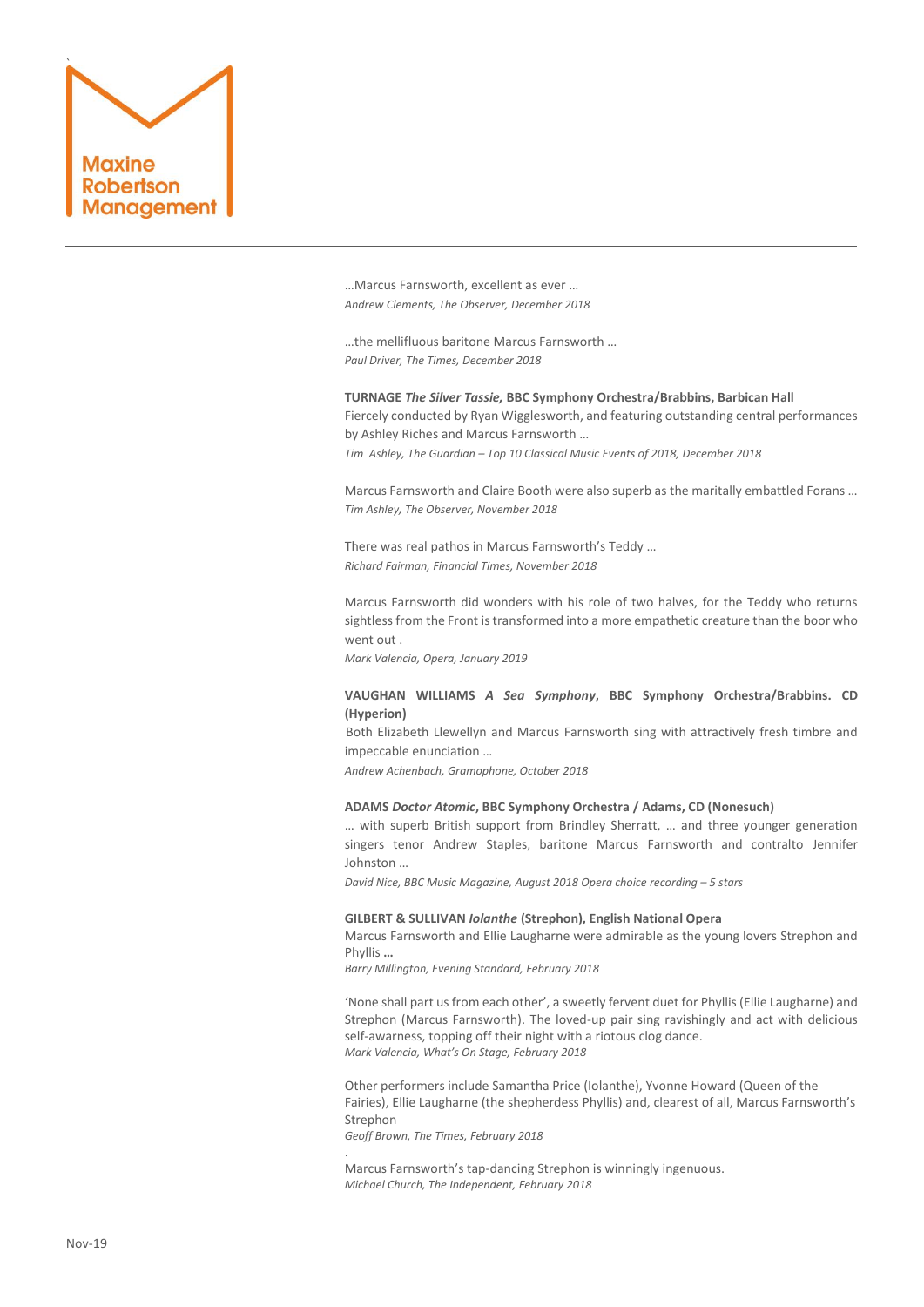

Marcus Farnsworth brings a honeyed baritone to the half-fairy Strephon… *Erica Jeal, The Guardian, February 2018*

Ellie Laugharne and the excellent Marcus Farnsworth, as Phyllis and Strephon, are a perfect Arcadian couple who might have stepped off a Wedgwood vase … *Richard Fairman, The Financial Times, February 2018*

Terrific performances all round …Marcus Farnsworth and Ellie Laugharne as the dainty Arcadian Strephon and Phyllis.

*Rupert Christiansen, The Daily Telegraph, February 2018*

Marcus Farnsworth's energetic but focused Strephon and Ellie Laugharne's feisty Phyllis follow that with a brilliant tap number … *David Nice, The Arts Desk, February 2018*

The shepherd-and-shepherdess couple of Marcus Farnsworth and Ellie Laugharne gave us the strongest purely operatic voices of the evening. *David Karlin, Bachtrack, February 2018*

Marcus Farnsworth sounds wholesome and handsome as Strephon and essays some impressive dance-steps and leg-kicks *Claire Seymour, Opera Today, February 2018*

As her lover, Strephon, Marcus Farnsworth negotiated his patter with ease … *Flora Willson, Opera, April 2018*

Strephon (Marcus Farnsworth) and Phyllis (Ellie Laugharne) are played as vacuous, Instagrammable narcissists, heedless to the chaos they leave in their wake. *Dan Cairns, The Sunday Times, April 2018*

Marcus Farnsworth was an engagingly bucolic Stephon … well-matched by Ellie Laugharne's attractive Phyllis (their duetting included a show-stopping tap dance). *Ashutosh Khandekar, Opera Now, April 2018*

# **BRITTEN** *Peter Grimes,* **Bergen Philharmonic, Edward Gardner, Edinburgh International Festival**

The other inhabitants of the Borough were all brilliantly characterised by the best British talents - Susan Bickley, Marcus Farnsworth and Robert Murray notable among them - with two alluring Norwegians, Hanna Husáhr and Vibeke Kristensen, as Auntie's wittering Nieces. You could not ask for better.

*Rupert Christiansen, The Telegraph, August 2017*

… a cast including Andrew Greenan, Marcus Farnsworth, Robert Murray and Barnaby Rea made up the first-rate ensemble. *Fiona Maddocks, The Observer, August 2017*

… the Borough worthies were cast from the UK's ample stock of Britten stylists, notably Marcus Farnsworth, James Gilchrist, Andrew Greenan and Robert Murray … *Andrew Clark, Opera, October 2017*

**ADAMS** *Dr Atomic***, BBC SO, Barbican Hall**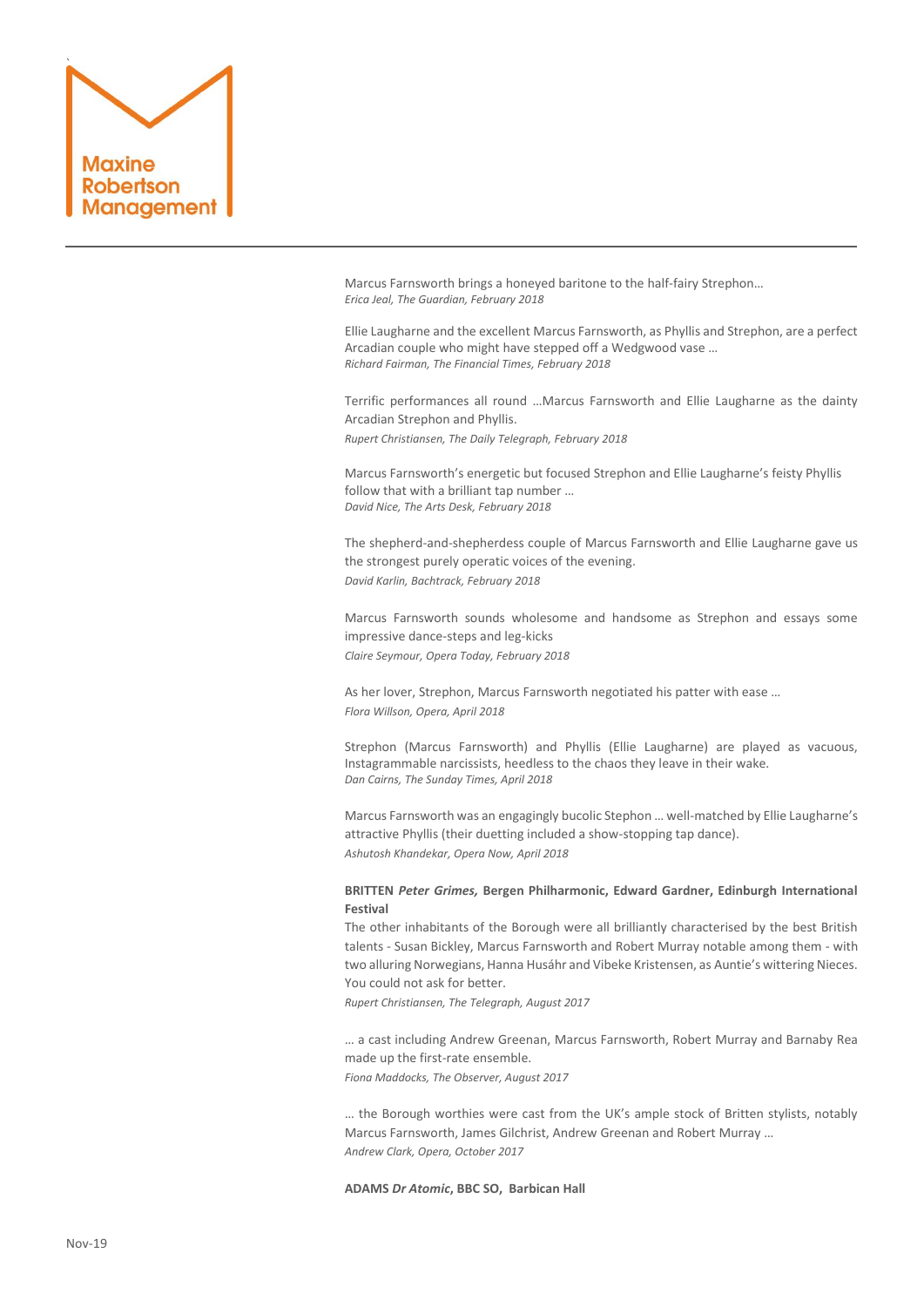

… among the exemplary cast were particularly distinguished performances from [Marcus](http://www.marcusfarnsworth.com/about)  [Farnsworth](http://www.marcusfarnsworth.com/about) as the anxious meteorologist Frank Hubbard … *Tim Ashley, The Guardian, 26 April 2017*

… excellent support from Brindley Sherratt, Julia Bullock, Jennifer Johnston, Andrew Staples and Marcus Farnsworth …

*Rupert Christiansen, The Daily Telegraph, 26 April 2017*

# **TURNAGE** *Greek***, Boston Lyric Opera**

Baritone Marcus Farnsworth guided us through the cartoonish dystopia as the alienated, irreverent Eddy, shrugging off his father's bigotry, a casual Cockney accent molding his sonorous voice into a new shape.

*Zoe Madonna, The Boston Globe, 17 November 2016*

Marcus Farnsworth excelled as the aimless, violence-prone Eddy … *Heidi Waleson, The Wall Street Journal, 28 November 2016*

# **THREE CHOIRS FESTIVAL, Gloucester, Recital with James Baillieu. Works by Finzi, Gurney, Matthew Martin.**

Farnsworth was in particularly relaxed and lyrical vein in Finzi's Earth and Air and Rain, with pianist [James Baillieu](http://james-baillieu.com/)'s expressive playing setting the seal on their interpretation. In Gurney's Lights Out, setting poems by Edward Thomas, the clarity of Farnsworth's articulation was crucial, and it was in the Gurney encore Sleep that he excelled. …Farnsworth and Baillieu invested the whole with a palpable intensity. *Rian Evans, The Guardian, 28 July 2016*

#### **WEBER** *Der Freischutz,* **OAE, Mark Elder. Royal Festival Hall.**

The peasants were vividly drawn by Marcus Farnsworth (Kilian) and the London Philharmonic Choir …

*Anna Picard, The Times,10 June 2016*

# **BELL** *In Parenthesis,* **WNO**

… the excellent George Humphreys and Marcus Farnsworth ... *Rebecca Franks, The Times, 16 May 2016*

That the production comes through is down to the passionate conviction of the performances — notably Andrew Bidlack and Marcus Farnsworth as a pair of Tommies… *Richard Bratby, The Spectator, 21 May 2016*

… Marcus Farnsworth brought to Lewis a touching bluster … *Rian Evans, Opera, July 2016*

# **ORFF** *Carmina Burana***, BBC Symphony Orchestra, Nottingham Royal Concert Hall**

Baritone Marcus Farnsworth brought operatic relish to his multi-faceted part, equally convincing either celebrating the joys of spring or being an outrageously drunk cleric.

*Rachel Gorman, Nottingham Post, 13 March 2016*

**GÓRECKI** *Copernican Symphony***, BBC Symphony Orchestra, Antoni Wit**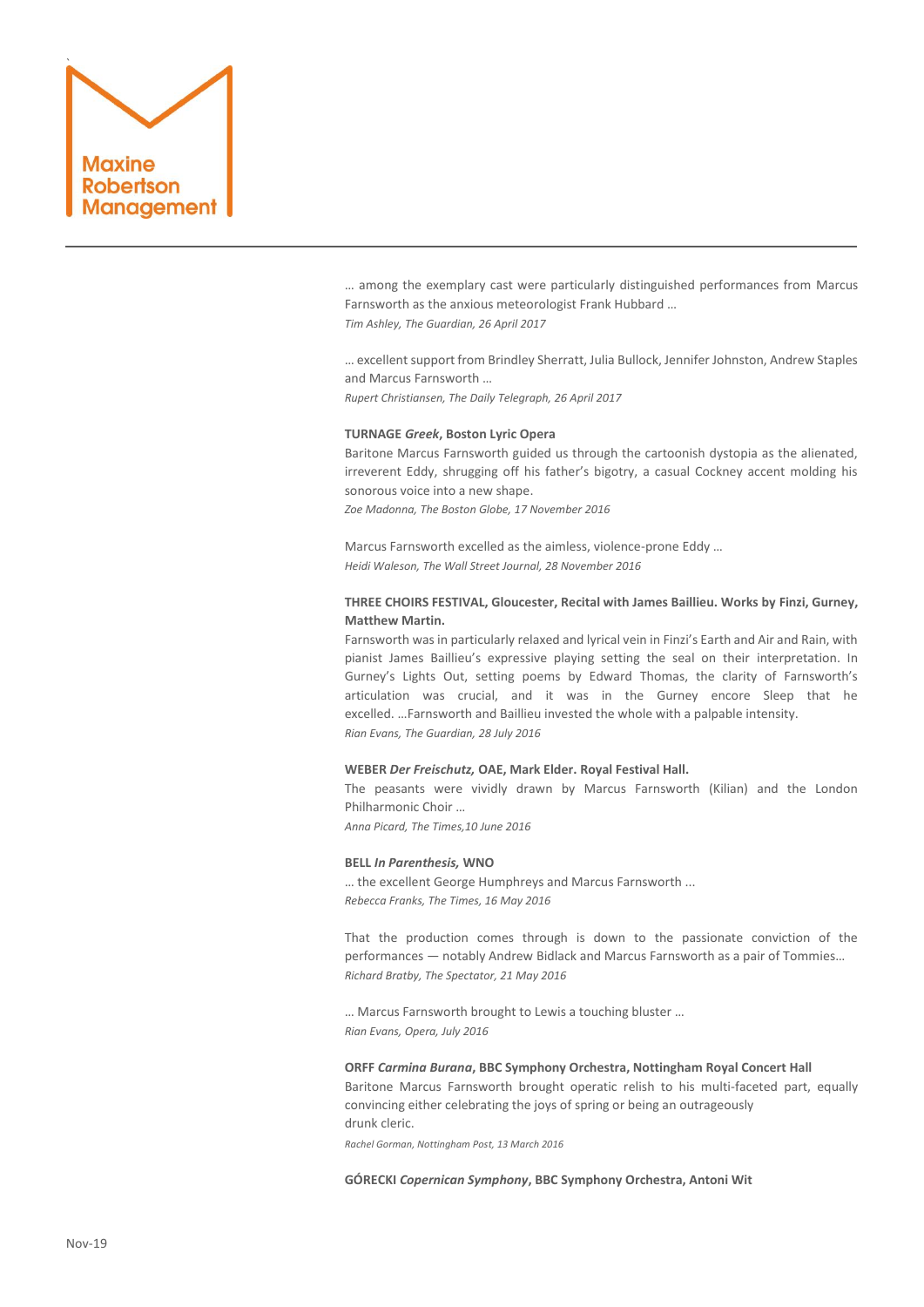

With soprano Marie Arnet and baritone Marcus Farnsworth filtering finely-voiced solo contributions…

*George Hall, The Guardian, 4 October 2015*

#### **Schubertiade, Southwell Music Festival, Libby Burgess**

Marcus Farnsworth himself sang a group of mostly familiar Schubert pieces, including *Der Atlas* and *Der Zwerg*…powerfully characterised by both him and his pianist… *Hugh Canning, Sunday Times, 6 September 2015*

# **MARTIN BUSSEY** *Through a Glass***, James Baillieu, Resonus records**

…composed for Marcus Farnsworth…beautifully sung by this most mellifluous of baritones…

*Stephen Pritchard, The Observer, 9 August 2015*

#### **PURCELL** *King Arthur***, Gabrieli Consort & Players, Paul McCreesh**

Sophie Junker and Marcus Farnsworth generated considerable chemistry…beautifully done, all of it.

*Tim Ashley, The Guardian, 17 July 2015*

# **NEILSEN** *Symphony No 3***, BBC Symphony Orchestra, Sakari Oramo**

The soprano and baritone solos that crisscross the static harmonies of the andante were impeccably sung by Lucy Hall and Marcus Farnsworth. *Tim Ashley, The Guardian, 19 January 2015*

# *Anthems for a Doomed Youth***, Bath Mozartfest, The Myrthen Ensemble**

Wolf's *The Drummer Boy*, wryly sung by Marcus Farnsworth, offered a moment of light relief in an otherwise intense and moving programme. *Hugh Canning, Sunday Times, 16 November 2014*

# **SALLY BEAMISH** *Equal Voices* **(World première), London Symphony Orchestra, Gianandrea Noseda**

Shuna Scott Sendall and Marcus Farnsworth, both excellent, with diction (especially in Farnsworth's case) that meant one needn't peer at the libretto. *Paul Driver, Sunday Times, 9 November 2014*

…Schuna Scott Sendall and Marcus Farnsworth both delivering eloquent accounts of their

parts…

*Barry Millington, London Evening Standard, 3 November 2014*

Baritone Marcus Farnsworth delivered the soldier's tales crisply and convincingly… *David Kettle, The Scotsman, 10 November 2014*

# **TAVERNER** *Flood of Beauty,* **(World première), Britten Sinfonia, Martyn Brabbins** …indefatigable soloists (Marcus Farnsworth and Alison Bell)...

*Fiona Maddocks, The Observer, 5 October 2014*

# **BRITTEN** *Death in Venice***, English National Opera, Edward Gardner DVD** Vivid cameos (Marcus Farnsworth's English Clark, Madeleine Shaw's Beggar Woman)… *Alexandra Coghlan, Opera, August 2014*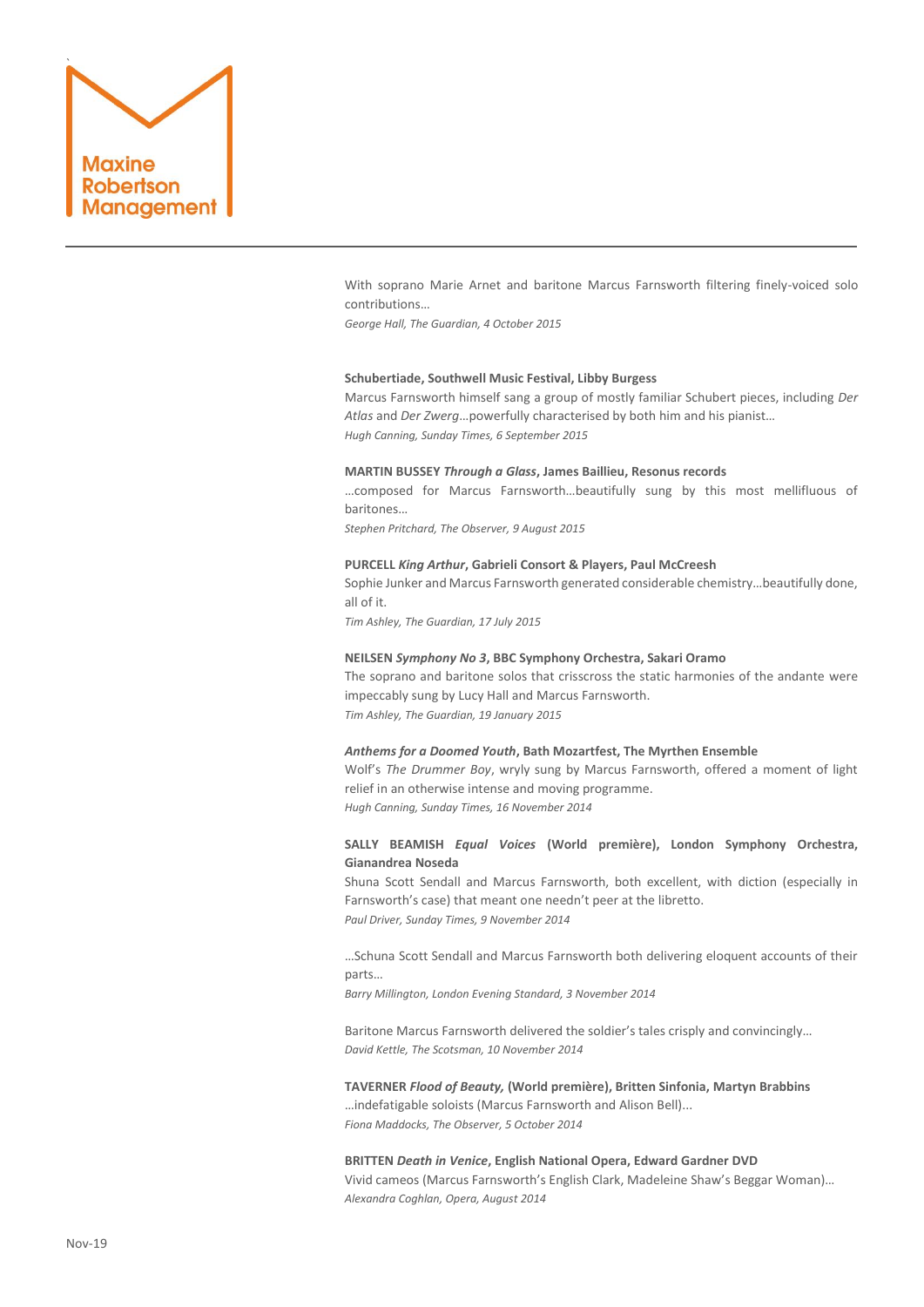

#### **MOZART** *Così fan tutte***, English National Opera, Ryan Wigglesworth**

Marcus Farnsworth, phrasing sensitively and projecting crisply, made an outstanding debut as Guglielmo.

*Rupert Christiansen, The Telegraph, 17 May 2014*

Marcus Farnsworth's Guglielmo was engaging, firm of tone and crisp in his delivery. *John Allison, Opera, July 2014*

Marcus Farnsworth enhances his growing reputation with a brawny, sonorously sung Guglielmo.

*Richard Morrison, The Times, 20 May 2014*

Marcus Farnsworth is excellent as Guglielmo. *Hugo Shirley, The Spectator, 24 May, 2014*

# **WOLF** *The Complete Songs, Vol 7***, Sholto Kynoch, Stone Records**

Baritone Marcus Farnsworth has the most sonorous voice of the four; you'd be happy to hear him sing almost anything.

*David Patrick Stearns, Gramophone, June 2014*

# **ROREM, BUTTERWORTH, MACRAE (world première), Hebrides Ensemble, UK tour**

...the excellent baritone, Marcus Farnsworth...it was the emotional intensity of the delivery, particularly from Farnsworth, that kept the audience rapt...navigating the craggy vocal line (Rorem) with directness and plangency and keeping the visceral Whitman texts upfront...a new work, *Parable*, by Stuart MacCrae...Farnsworth handled superbly...Butterworth's six songs from *'A Shropshire Lad'*...sung by Farnsworth with heartbreakingly fragile masculinity.

*Kate Molleson, The Guardian, 11 February 2014*

Marcus Farnsworth fixed the audience with a steely gaze and virtually spat out the words, ensuring each hit its target with utter clarity…Farnsworth seemed like a different singer, though, in songs from Butterworth's *A Shropshire Lad,* all no-nonsense lyricism and smoothly rounded tone – which made their impact all the more poignant...Farnsworth's superbly clear delivery (MacCrae)…

*David Kettle, The Telegraph, 12 February 2014*

# **BERLIOZ** *L'enfance du Christ***, BBC SO, François-Xavier Roth**

Karen Cargill's Mary and Marcus Farnsworth's Joseph sang with beautifully even tone and immaculate phrasing.

*Anna Picard, The Times, 19 December 2013*

Joseph, sung in a clean baritone b[y Marcus Farnsworth](http://marcusfarnsworth.com/)… *Erica Jeal, The Guardian, 17 December 2013*

#### **BRITTEN** *Albert Herring***, BBCSO, Steuart Bedford**

Marcus Farnsworth had the right rude vigour as Sid the butcher's assistant. *Paul Driver, The Sunday Times, 1 December 2013*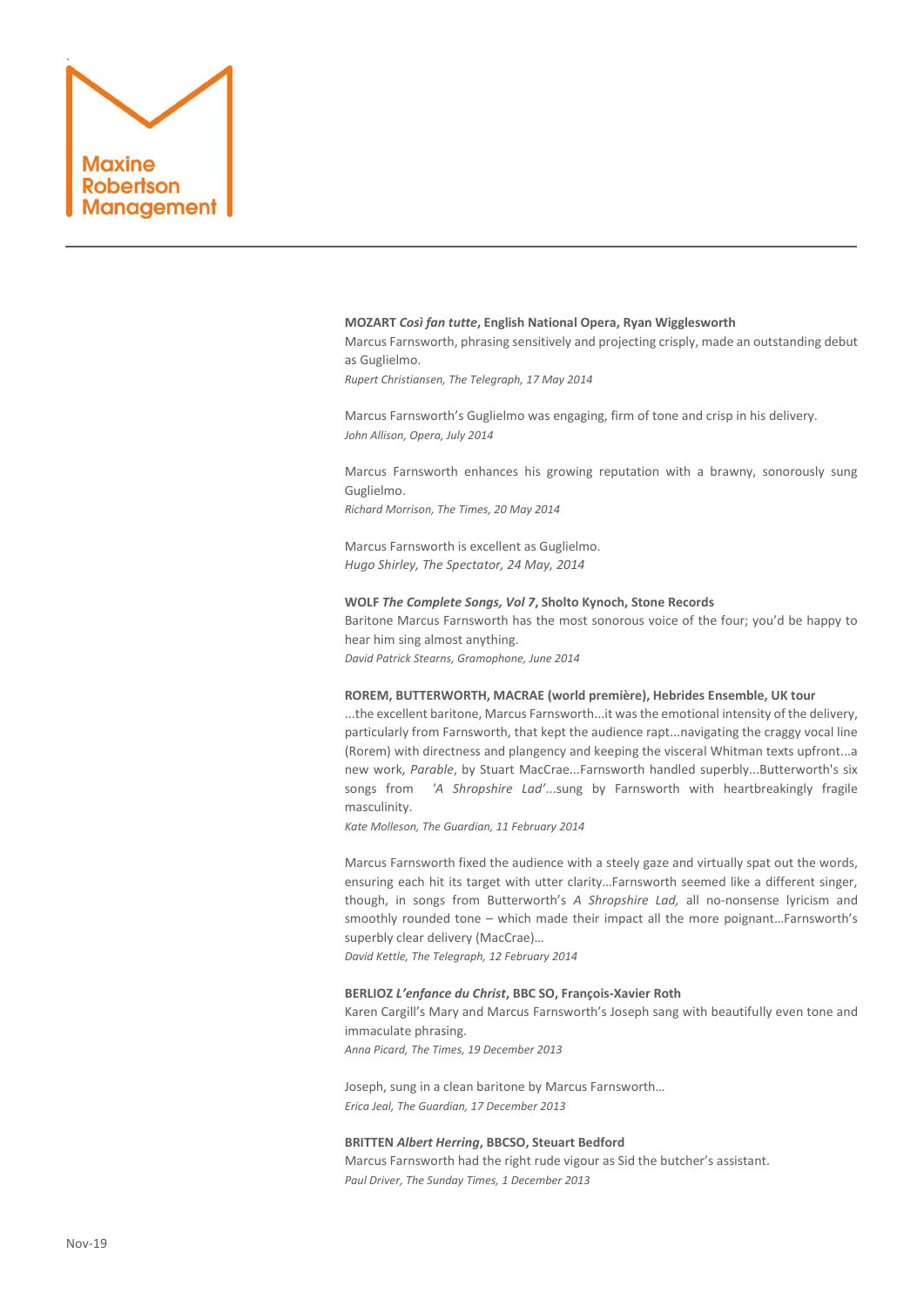

**BRITTEN** *Canticles***, Mark Padmore, Iestyn Davies, Julius Drake, Wigmore Hall Live recording**

…they are joined by the excellent Marcus Farnsworth for *Journey of the Magi. Hugh Canning, The Sunday Times, 10 November 2013*

The three singers (Marcus Farnsworth the forthright baritone) sound perfectly matched in *Journey of the Magi. Richard Fairman, Gramphone, January 2014*

The strength of the teamwork is also palpable here. Few players on disc match the close bond that Mark Padmore, Iestyn Davies, Marcus Farnsworth and their outstanding pianist Julius Drake display in their performance of the *Journey of the Magi. Hilary Finch, BBC Music Magazine, January 2014*

# **MARK ANTHONY TURNAGE,** *Greek***, Music Theatre Wales, Royal Opera House, Linbury Theatre**

Marcus Farnsworth, seemingly definitive in this part… *Paul Driver, The Sunday Times, 27 October 2013*

Baritone Marcus Farnsworth makes a suitably explosive entrance as Eddy, and exudes highvoltage menace throughout.

*Michael Church, The Independent, 25 October 2013*

Marcus Farnsworth is a gift as Eddy… *Kieron Quirke, London Evening Standard, 22 October 2013*

Marcus Farnsworth homes in on the essential innocence of Eddy, a rightwing cockney thug. *Richard Fairman, Financial Times, 22 October 2013*

## **WOLF** *The Complete Songs, Vol 6***, Sholto Kynoch, Stone Records**

…the longest song, *Abendbilder*, its nine stanzas varied to give an atmospheric impression of evening in all its aspects, well brought out by Marcus Farnsworth. *Edward Greenfield, Gramophone, October 2013*

## **BRITTEN** *Death in Venice***, English National Opera, Edward Gardner**

In an opera that is full of vignettes…Anna Dennis's strawberry seller and, in particular, Marcus Farnsworth's darkly menacing English Clerk stand out. *Martin Kettle, The Guardian, 17 June 2013*

Everything about the performance – Edward Gardner's crystalline orchestra, Andrew Shore in multiple guises, Tim Mead, Marcus Farnsworth…is pitch-perfect… *Rupert Christiansen, The Telegraph, 19 June 2013*

## **DAVID SAWER,** *Flesh and Blood***, BBC SO, Ilan Volkov, Barbican Hall, London**,

The other item was the premiere of a BBC commission from David Sawer...his half-hour scena for mezzo-soprano and baritone...arresting vocal lines that were presented theatrically, persuasively and in Second World War costume by Marcus Farnsworth and Christine Rice.

*Paul Driver, The Sunday Times, 24 February 2013*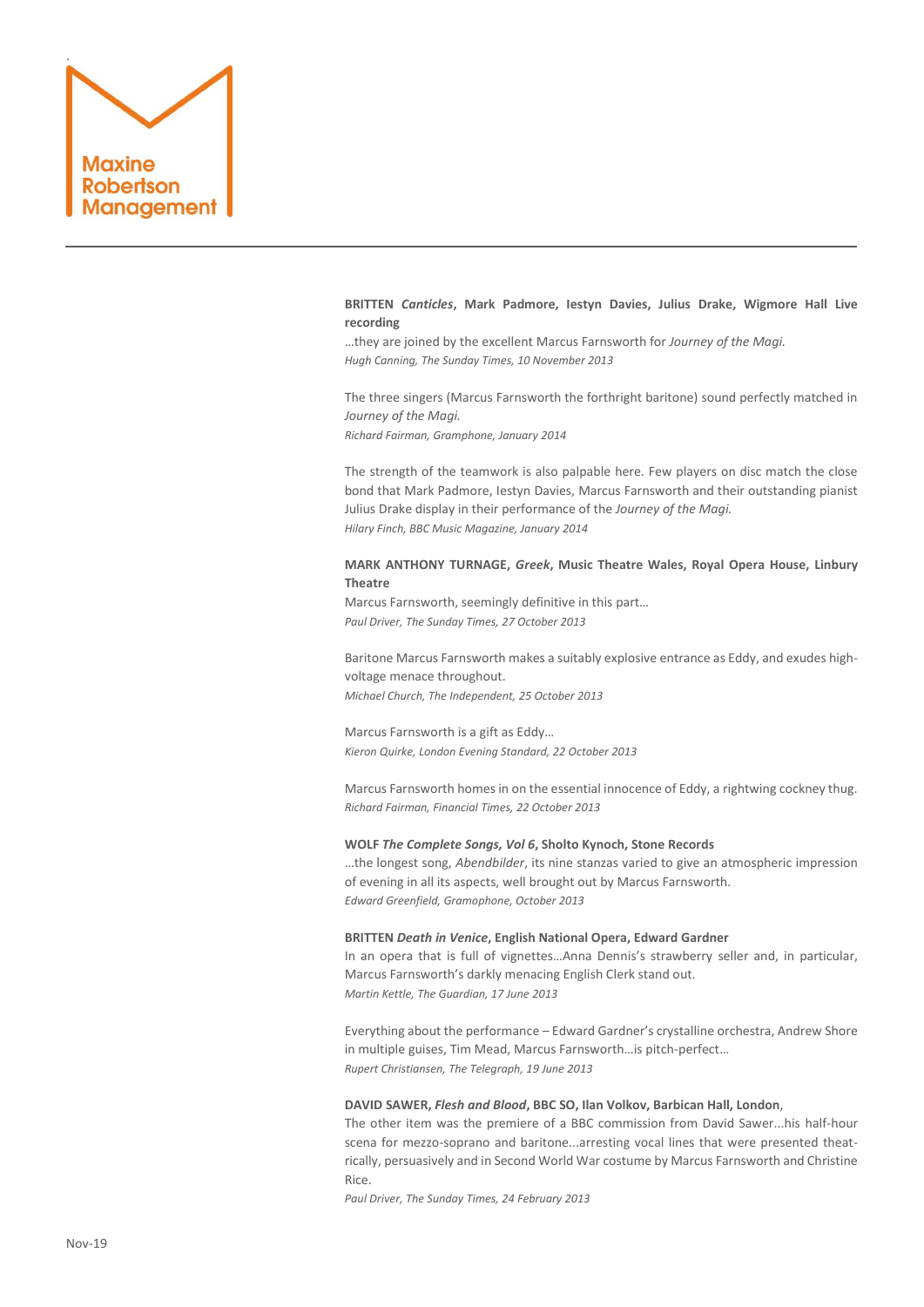

#### **VIVALDI** *Gloria, Dixit Dominus***, Academy of Ancient Music**

Baritone Marcus Farnsworth is always commanding whether singing Turnage, Maxwell Davies or Vivaldi.

*Kate Molleson, Herald Scotland, 10 December 2012*

# **BRITTEN** *Canticles***, Mark Padmore, Iestyn Davies, Julius Drake, Wigmore Hall** They combined in luxury casting with baritone [Marcus Farnsworth](http://marcusfarnsworth.com/) for a suitably restrained treatment of the enigmatic *Journey of the Magi. Martin Kettle, The Guardian, 3 December 2012*

...the rising baritone Marcus Farnsworth... *Richard Morrison, The Times, 2 December 2012*

#### **PETER MAXWELL DAVIES** *Eight Songs for a Mad King***, Hebrides Ensemble, tour**

...baritone Marcus Farnsworth  $-$  the grippingly visceral soloist in their recent performances…

*Kate Molleson, Herald Scotland, 29 January 2014*

Marcus Farnsworth found humour as well as pathos in the part, pitching the song-speech as naturally as any of the role's most distinguished interpreters. His performance took on a disturbing edge, when he grabbed and smashed the violinist's instrument, but far from looking gratuitous, it was so consistent with the trajectory of Ben Twist's "bare essentials" staging that you almost wondered if Farnsworth had lost himself in the part. *Andrew Clark, The Financial Times, 13 November 2012*

…Marcus Farnsworth's electrifying performance as the king; the onus was on delivery, and Farnsworth responded with a vocal and dramatic tour-de-force. *Kate Molleson, The Guardian, 13 November 2012*

…baritone Marcus Farnsworth who grasped the central role of King George lll with all the tortuous magnetism it calls for. But it's a role that very few can master, given its stratospheric vocal histrionics and a weird psychological intensity…Farnsworth triumphed in every way, not least his ability to capture the sung quality of the role. Of all the performances I've heard of this was the most moving, the most human, the most penetrating…don't miss it.

*Ken Walton, The Scotsman, 13 November 2012*

Young baritone Marcus Farnsworth has to be congratulated on so thoroughly embracing the role and making its demanding score appear such light work. In a military top coat over somewhat soiled institutional bedwear, he brought the character alive in the intimate space created by the Hebrides Ensemble's instruments and Martin Palmer's lighting. *Keith Bruce, Herald Scotland, 14 November 2012*

#### **FINZI** *By Footpath and Stile***, etc., Finzi Quartet, Resonus recording**

Marcus Farnsworth captures the introspective melancholy of the cycle splendidly. *Jeremy Dibble, Gramophone, August 2012*

**WEBER** *Der Freischütz***, LSO, Sir Colin Davis**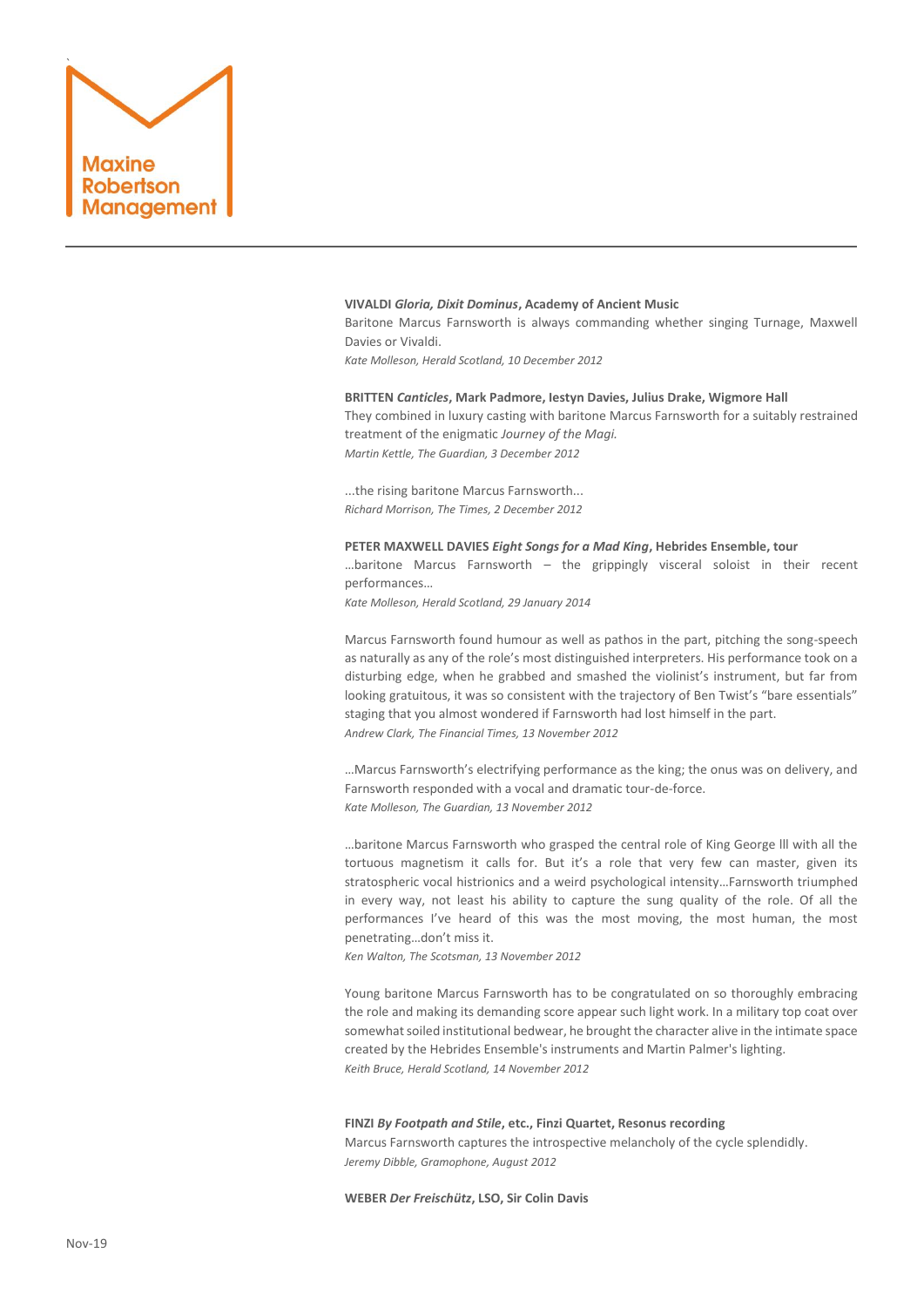

I should also definitely mention a winning, stylish Killian from Marcus Farnsworth; again, it was difficult not to wish that the role might be expanded. *Mark Berry, Opera Today, 26 April, 2012*

Marcus Farnsworth's vivid Killian got Act 1 off to a rollicking good start. *Hugo Shirley, Opera, June, 2012*

Marcus Farnsworth sang a very enthusiastic Killian, and had an enviable presence on stage. *Michael Migliore, Musical Criticism, 26 April, 2012* 

# **BACH** *St John Passion***, Ex Cathedra, Symphony Hall, Birmingham**

…Marcus Farnsworth's resonant bass was perfect for the depiction of Jesus… *Maggie Cotton, The Birmingham Post, 13 April 2012*

#### **The Myrthen Ensemble, Joseph Middleton**

For sheer joy…nothing I have experienced musically this year comes near to matching this lovely soirée…the crème de la crème of young British talent…Farnsworth displayed a sultry swagger in Saint-Saëns's *Guitares et mandolins. Rupert Christiansen, The Telegraph, 30 March 2012*

**PURCELL,** *Dido and Aeneas***, Early Opera Company, Christian Curnyn, Wigmore Hall** Marcus Farnsworth's…genuinely anguished Aeneas. A beautiful evening. Every bit of it. *Tim Ashley, The Guardian, 15 January 2012*

Marcus Farnsworth's Aeneas was a callow youth in comparison, but a noble one for all that and not the smooth-talking bounder that lesser baritones can make him. *Rupert Christiansen, The Telegraph, 17 January 2012*

# **BRITTEN,** *Owen Wingrave***, International Chamber Music Festival, Nuremberg**

Marcus Farnsworth als Owen Wingrave ueberzeugte mit ausgeglichenem Gesang, dessen feine Differenzierung ein Hoechstmass an Ausdruck erreichte.

Marcus Farnsworth as Owen Wingrave convinced with even singing and achieved in the subtle use of different vocal colours the very highest degree of expression. *Das Opernglas, November 2011*

#### **MARK ANTHONY TURNAGE,** *Greek***, Music Theatre Wales, on UK tour**

Marcus Farnsworth is the most convincing Eddy I've ever seen: he embodies the anguished, violently truth-seeking youth in a riveting performance. *Hilary Finch, The Times, 11 July 2011*

As dangerous Eddy, the award-winning young baritone Marcus Farnsworth is electrifying. He has no trouble with the demotic accent and conveys the character's anger, panic and perky charm with intensity and empathy. He also has an instinctive musicality that never makes the vocal line sound over-studied or phoney. He must have a great career ahead of him.

*Rupert Christiansen, The Telegraph, 8 July 2011*

From the moment he burst into the auditorium, abusing staff on the door, Marcus Farnsworth's angry young Eddy commanded attention, his ability to invoke elements of Wozzeck and Tom Rakewell suggesting a gifted interpreter.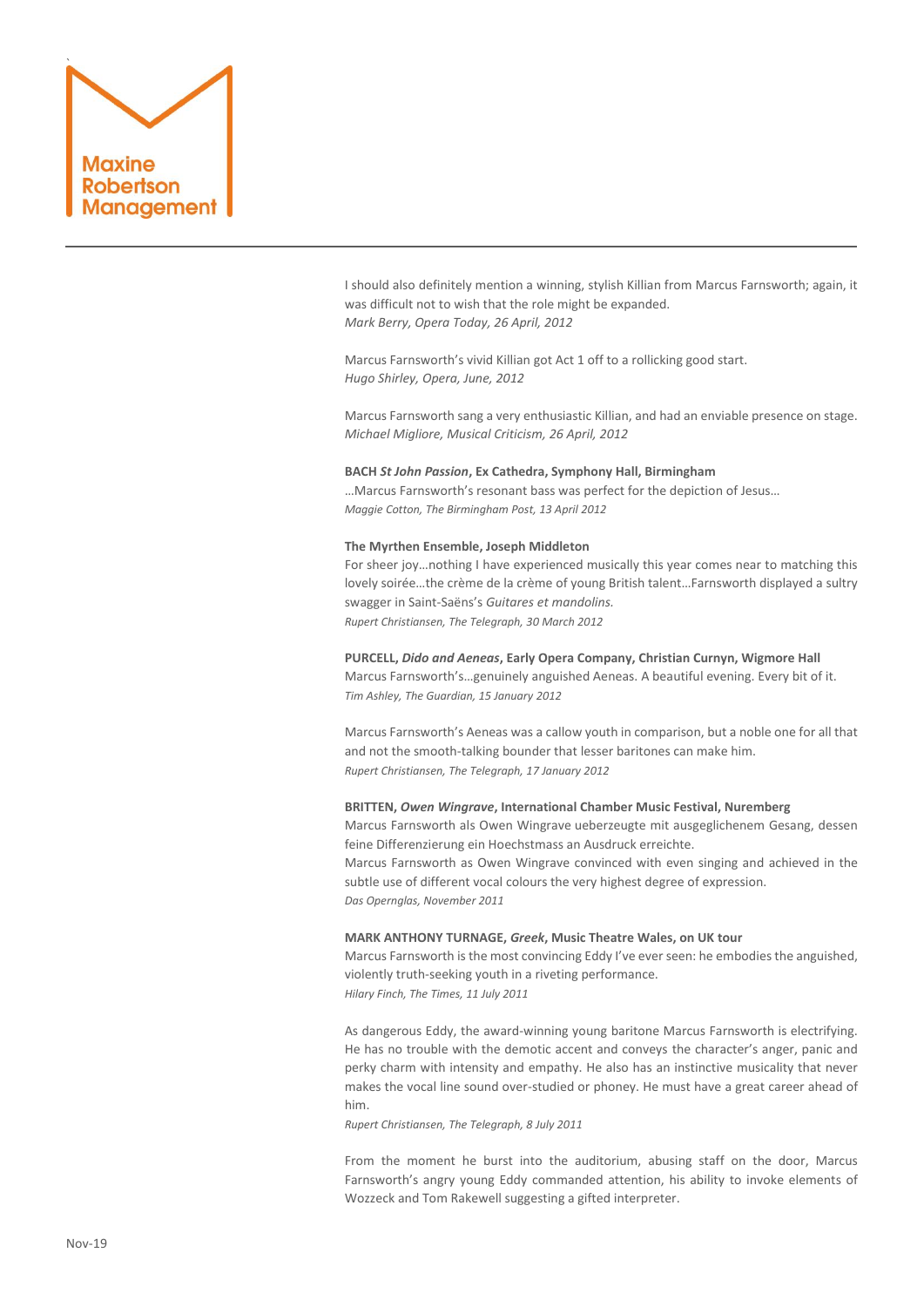

*Rian Evans, Opera, September 2011*

…Eddy, affectingly portrayed by the baritone Marcus Farnsworth…the talented Farnsworth…he negotiated the tricky task of singing cockney without sounding fey. *Fiona Maddocks, The Observer, 11 September 2011*

Michael Rafferty conducts a tip-top performance with no weak links…Marcus Farnsworth's Eddy is dark, dangerous yet strangely likeable… *George Hall, The Stage, 5 September 2011*

As the angry East Ender, Marcus Farnsworth is fiercely compelling, virile yet tormented, belting from the back rows and on to the stage bellowing " Get out my f\*\*\*ing way!", his downfall conveyed with a memorable howl of horror…

*Jay Richardson, The Scotsman, 3 September 2011*

# **MOERAN** *Complete Solo Folksong Arrangements,* **with Adrian Thompson, tenor and John Talbot, piano. British Music Society recording.**

Baritone Marcus Farnsworth, winner of the 2009 Wigmore Hall International Song Competition, has the lion's share of duties and brings a most personable warmth, commitment and no little narrative flair to the task in hand (his enunciation, by the way, is admirable).

*Andrew Achenbach, Gramophone, June 2011*

…you should get hold of this outstanding disc. It is not far short of a revelation…every word sung by Marcus Farnsworth and Adrian Thompson is crystal clear. Both singers – the baritone has the lion's share – are a pleasure to listen to; even in tone, injecting just enough variety into the usual strophic settings to dispel any threat of tedium. *Piers Burton-Page, International Record Review, March 2011*

### **MAXWELL DAVIES** *Kommilitonen!* **Royal Academy Opera, London (World première)**

Kommilitonen! is an ensemble piece that prioritises collective singing – which from start to finish was magnificent…led by a conspicuously shining star in Marcus Farnsworth who sang the role of the black student Meredith with classic dignity and elegance. *Michael White, The Telegraph, 21 March 2011*

…on opening night, the excellent baritone Marcus Farnsworth… *Paul Driver, The Sunday Times, 27 March 2011*

…an accomplished performance by the much-garlanded young baritone Marcus Farnsworth.

*Rupert Christiansen, The Telegraph, 22, March 2011*

Marcus Farnsworth, Aoife Miskelly and Katie Bray stood out as the lead characters in each story.

*Richard Fairman, Financial Times, 20, March 2011*

#### **MOZART** *Cosí fan tutte***, Royal Academy Opera, London**

Farnsworth (a notable Sid in that *Albert Herring*) put his dark-inflected baritone to good use in his seduction duet with Dorabella. *Peter Reed, Opera, February 2011*